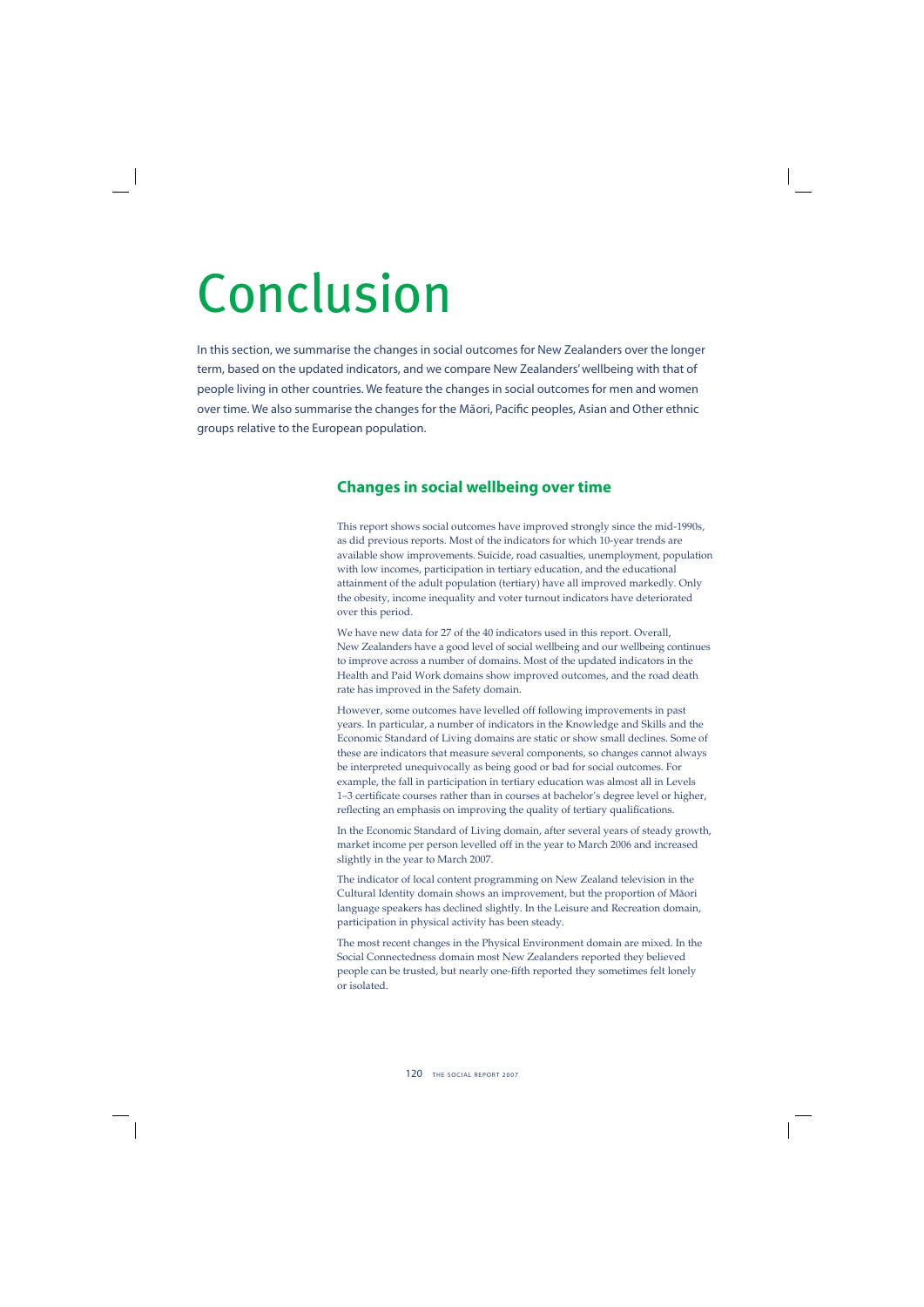## **Social wellbeing in New Zealand compared to OECD countries**

Internationally, we compare favourably for many social indicators. New Zealand is at or above the OECD median for two-thirds of the 20 indicators for which we have internationally comparable data.

New Zealand performs extremely well in the area of Civil and Political Rights. In 2006, New Zealand had the lowest equal level of perceived corruption in the OECD. We also perform strongly in the area of Paid Work, with a low unemployment rate and a high employment rate. New Zealanders have a high level of trust in others and a high level of internet access in the home. In terms of Knowledge and Skills, New Zealand is above the OECD median for the proportion of adults who had at least upper secondary qualifications and for participation in tertiary education, and around the OECD median for the proportion of adults who have a bachelor's degree or higher.

New Zealand is also around the OECD median for the majority of our Health indicators. Our life expectancy is similar to the median life expectancy of the OECD, but we have better outcomes than the OECD median for cigarette smoking. Our suicide death rates and our obesity rates though, are worse than the OECD median.

New Zealand is below the OECD median for market income per person, population with low incomes and income inequality. New Zealand's rate of road deaths is also slightly worse than the OECD median.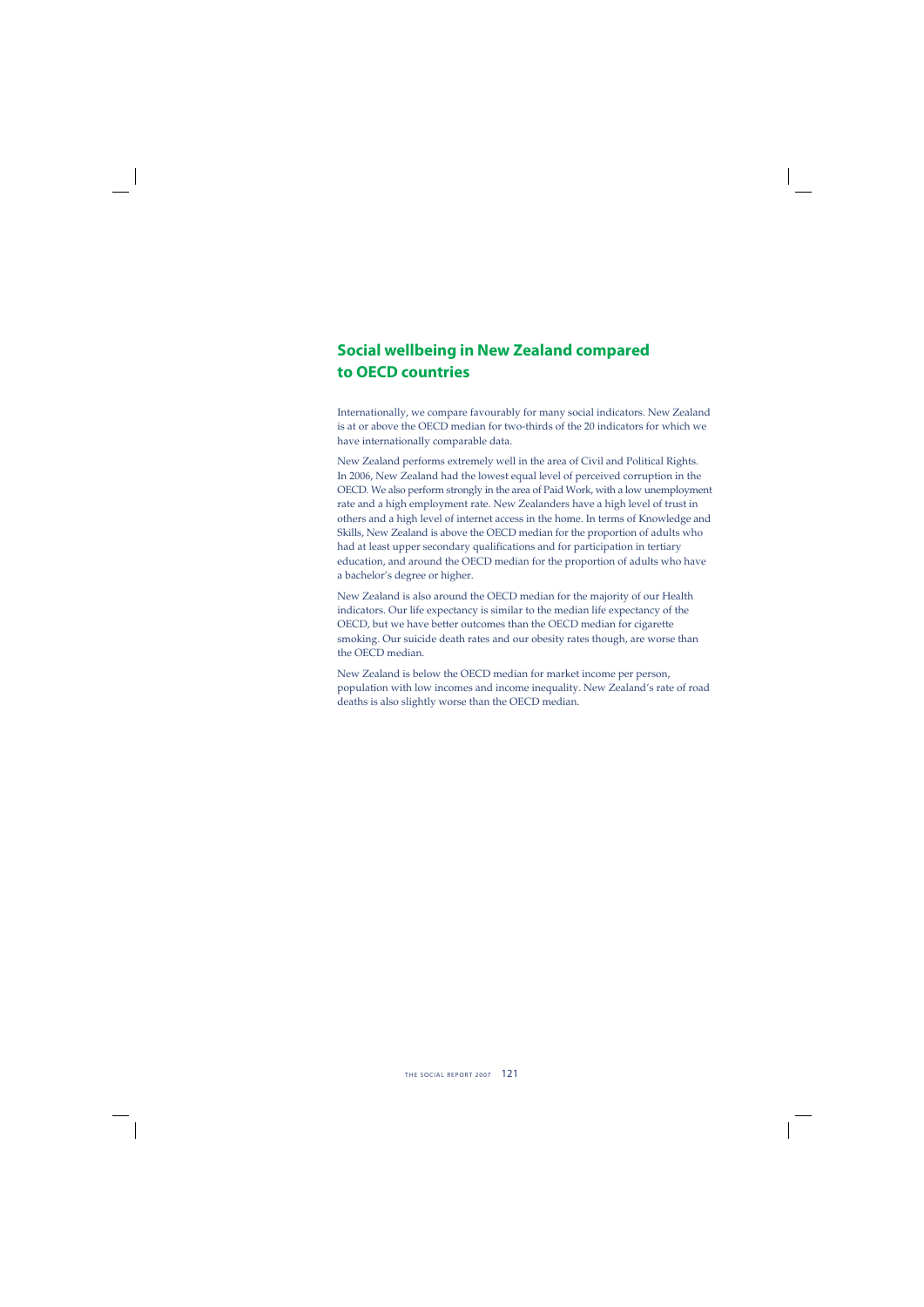



#### **Interpreting "Social wellbeing in New Zealand, relative to the OECD"**

This figure shows New Zealanders' social wellbeing relative to the OECD for 20 indicators. The circle  $\bigcirc$  represents the OECD median for each indicator, and the spokes represent New Zealand's outcomes relative to the OECD median. The irregularly shaped line ---- outside the OECD median circle represents outcomes of the OECD upper quartile relative to the OECD median. Where a spoke falls inside the circle, New Zealand is in the bottom half of the OECD. Where the spoke falls outside the circle, outcomes in New Zealand are better than the OECD median.

Where a spoke falls past the irregularly shaped line, New Zealand is in the top quarter of OECD outcomes. For each indicator, the most recent data has been used where possible. Most of the data comes from between 2003 and 2006, but the population with low incomes and income inequality data comes from 1999–2002. SOME CAUTION IS REQUIRED WITH THIS DATA: international comparisons are difficult to interpret because of the different methods countries use to collect, classify and record social data.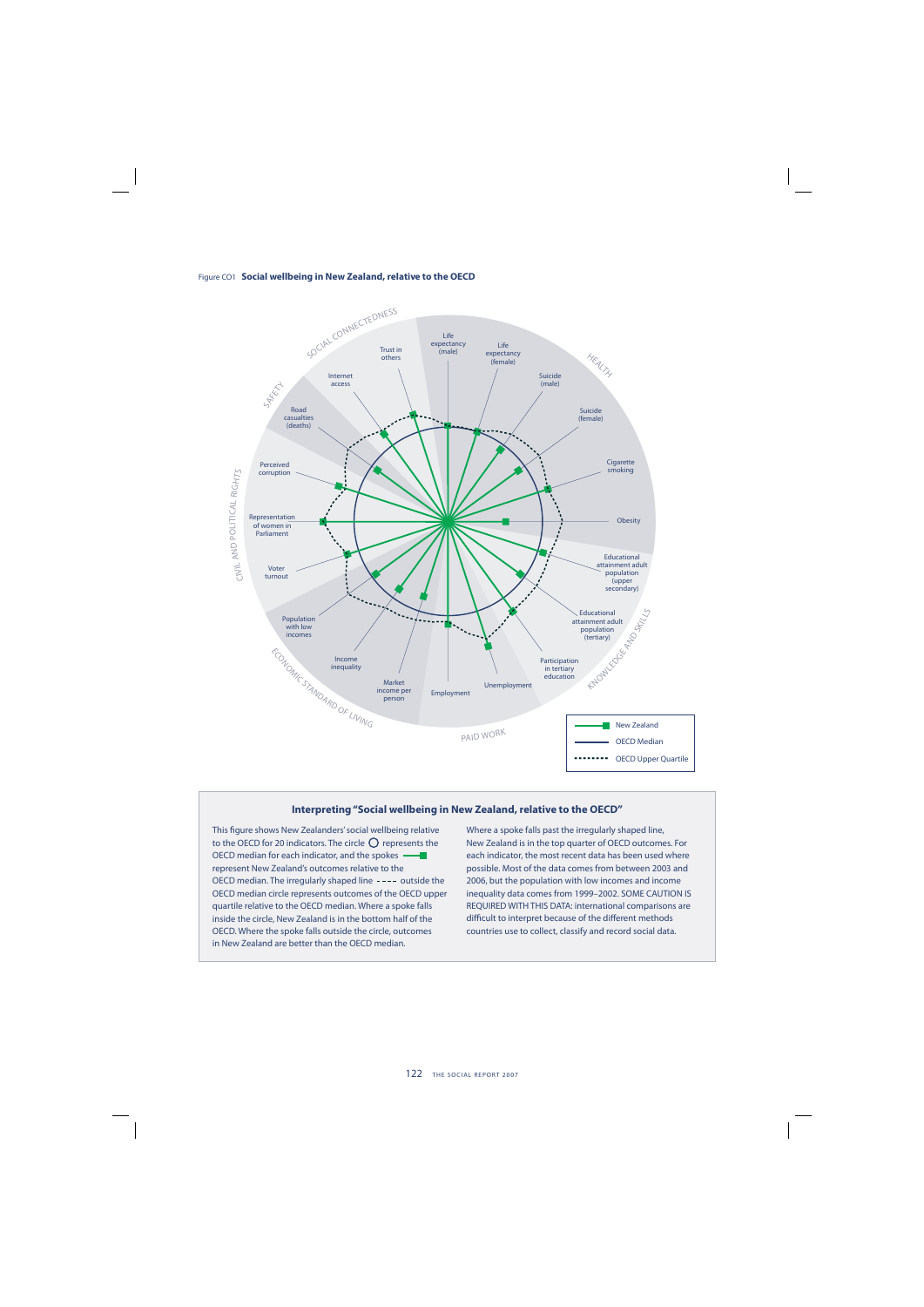## **Changes in social wellbeing for females and males**

Over the last 40 years, New Zealand has experienced significant social and demographic changes, many of which have impacted differently on men and women. In this section we look at how the outcomes we measure differ between males and females, on average, and how these sex differences have changed over time. It should be noted we are reporting only on average outcomes, when there can be large variations within outcomes.



#### Figure CO2 **Social wellbeing for females, relative to males, 2004–2006**

#### **Interpreting "Social wellbeing for females, relative to males"**

The circle  $\bigcap$  represents average outcomes for males. The spokes - **represent average outcomes for females.** Where a spoke falls outside the circle, the outcome for females is better than for males. The further the spoke is from the circle, the better the outcome for females relative to males. Where a spoke falls inside the circle, the outcome for females is worse than for males. There are, however, some important limitations on this style of presentation. In particular, we cannot directly compare the size of changes for different indicators. Where possible, the data represents three-yearly averages. Most of the data is from 2004–2006 except for: obesity (2003), suicide (2002–2004) and assault mortality (2002–2004).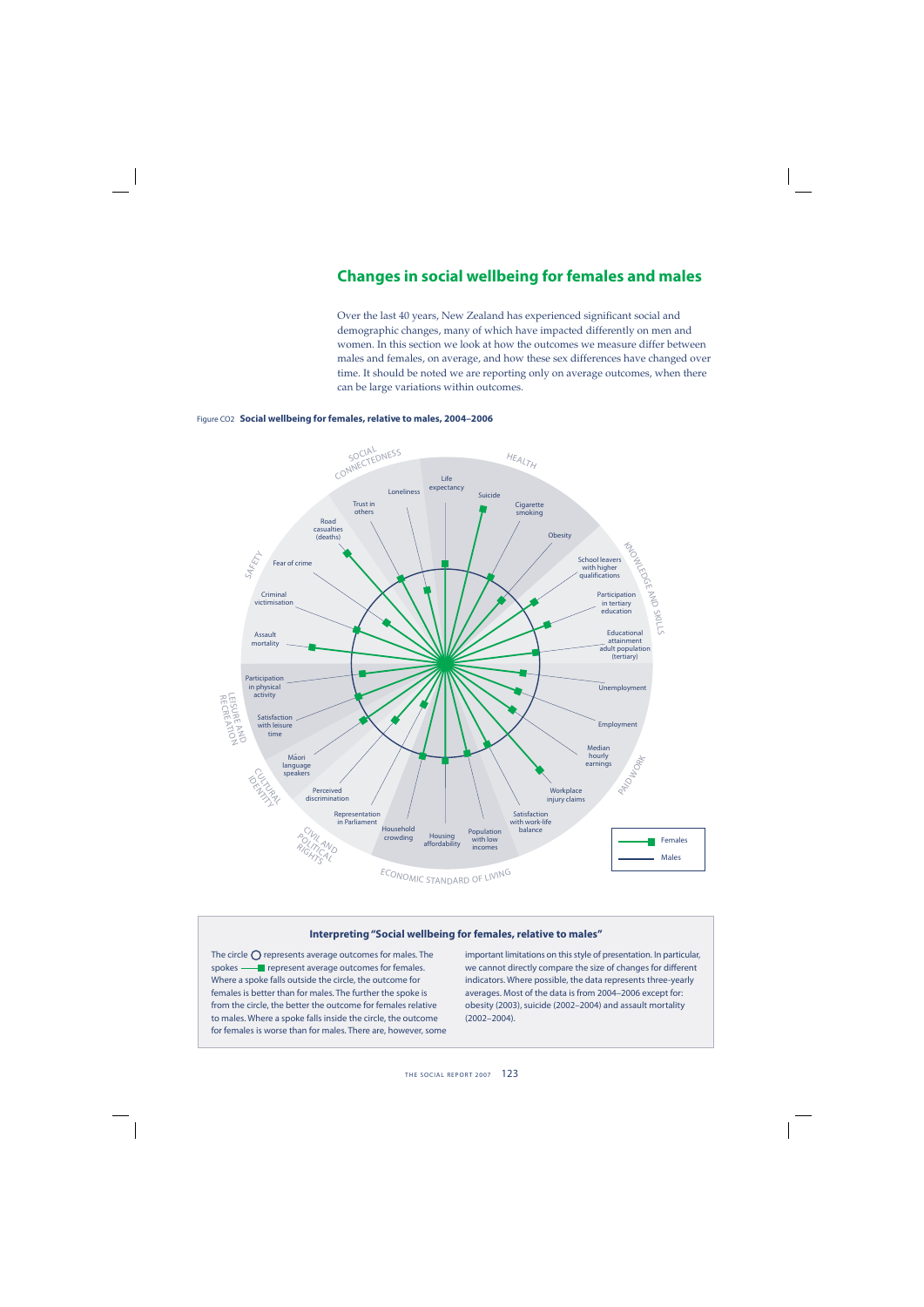|                                                                                                 | Although women on average are healthier and are increasingly better educated<br>than men, they lag behind men in outcomes for Paid Work. Outcomes for men<br>and women in the Economic Standard of Living domain are generally similar. In<br>the Safety domain, males face a higher risk of injury or death than females, although<br>fear of crime has a higher impact on the quality of life of females. Improvements<br>for males in Health and improvements for women in Paid Work mean the gaps<br>are narrowing in these domains. In other areas sex differences are less pronounced,<br>although men continue to outnumber women as Members of Parliament.                                                                          |
|-------------------------------------------------------------------------------------------------|---------------------------------------------------------------------------------------------------------------------------------------------------------------------------------------------------------------------------------------------------------------------------------------------------------------------------------------------------------------------------------------------------------------------------------------------------------------------------------------------------------------------------------------------------------------------------------------------------------------------------------------------------------------------------------------------------------------------------------------------|
| <b>Although female</b><br><b>Health outcomes are</b><br>generally better, the<br>gap is closing | On average females live longer than males but between 1996 and 2005 the sex gap<br>in life expectancy decreased from 5.3 years to 4 years, reflecting greater gains for<br>males. Between 1996 and 2001 the number of years a female could expect to live<br>in good health (not requiring the assistance of a person or complex device)<br>increased by one year, but there was no real improvement for males. This suggests<br>the increase in life expectancy for males over the period 1996–2001 was in years<br>of relatively poor health. Females gained fewer years, but the time gained was in<br>relatively good health.                                                                                                           |
|                                                                                                 | Between 1989 and 2003, obesity increased markedly for both males and females,<br>doubling from 10 to 20 percent for men, and increasing from 13 to 22 percent for<br>women. Females and males have shared very similar rates of cigarette smoking<br>since the 1980s. Rates for both sexes have fallen from 30 percent in 1985 to<br>25 percent for males and 23 percent for females in 2006.                                                                                                                                                                                                                                                                                                                                               |
|                                                                                                 | There is a marked sex gap in the suicide death rate. The male suicide rate is over<br>twice that of females, but females make more suicide attempts than males. Since<br>the mid-1980s, the male suicide death rate increased and then declined whereas<br>the female suicide death rate has remained fairly stable.                                                                                                                                                                                                                                                                                                                                                                                                                        |
| <b>Knowledge and Skills</b><br>outcomes are<br>improving faster for<br>females than males       | In 2006, 65 percent of females compared with 56 percent of males left school with<br>NCEA Level 2 or above. The sex gap in school leavers with higher qualifications<br>increased from the late 1980s and reached a peak in 2001. From 2003 to 2006, the<br>gap in attainment of NCEA Level 2 or above decreased from 10 percentage points<br>to 9 percentage points. Although women are more likely than men to participate<br>in tertiary education (14.6 percent compared with 12.8 percent of men in 2006),<br>the recent decline in participation between 2005 and 2006 was greater for women<br>than for men.                                                                                                                         |
|                                                                                                 | Men still have a higher rate of educational attainment than women across the<br>population as a whole. In 2006, 78 percent of men and 76 percent of women had<br>attained an educational qualification at upper secondary level or above. This<br>reflects the fact that males aged 45 years and over (and particularly those aged<br>55-64 years) are more likely to have a higher level of educational attainment than<br>their female contemporaries. This gap is narrowing as younger cohorts of women<br>achieve higher educational outcomes than men. Between 1991 and 2006, the<br>educational attainment of men at upper secondary level or above increased by<br>8 percentage points compared with 13 percentage points for women. |
| <b>Men generally have better</b>                                                                | In 2006, 3.5 percent of men and 4.1 percent of women were unemployed and                                                                                                                                                                                                                                                                                                                                                                                                                                                                                                                                                                                                                                                                    |

**Paid Work outcomes than women, though the gap has narrowed**

In 2006, 3.5 percent of men and 4.1 percent of women were unemployed and actively seeking work. The unemployment rate for women has been higher than that for men since 2002. During New Zealand's peak years of unemployment in the early 1990s, rates of unemployment were higher for men than for women.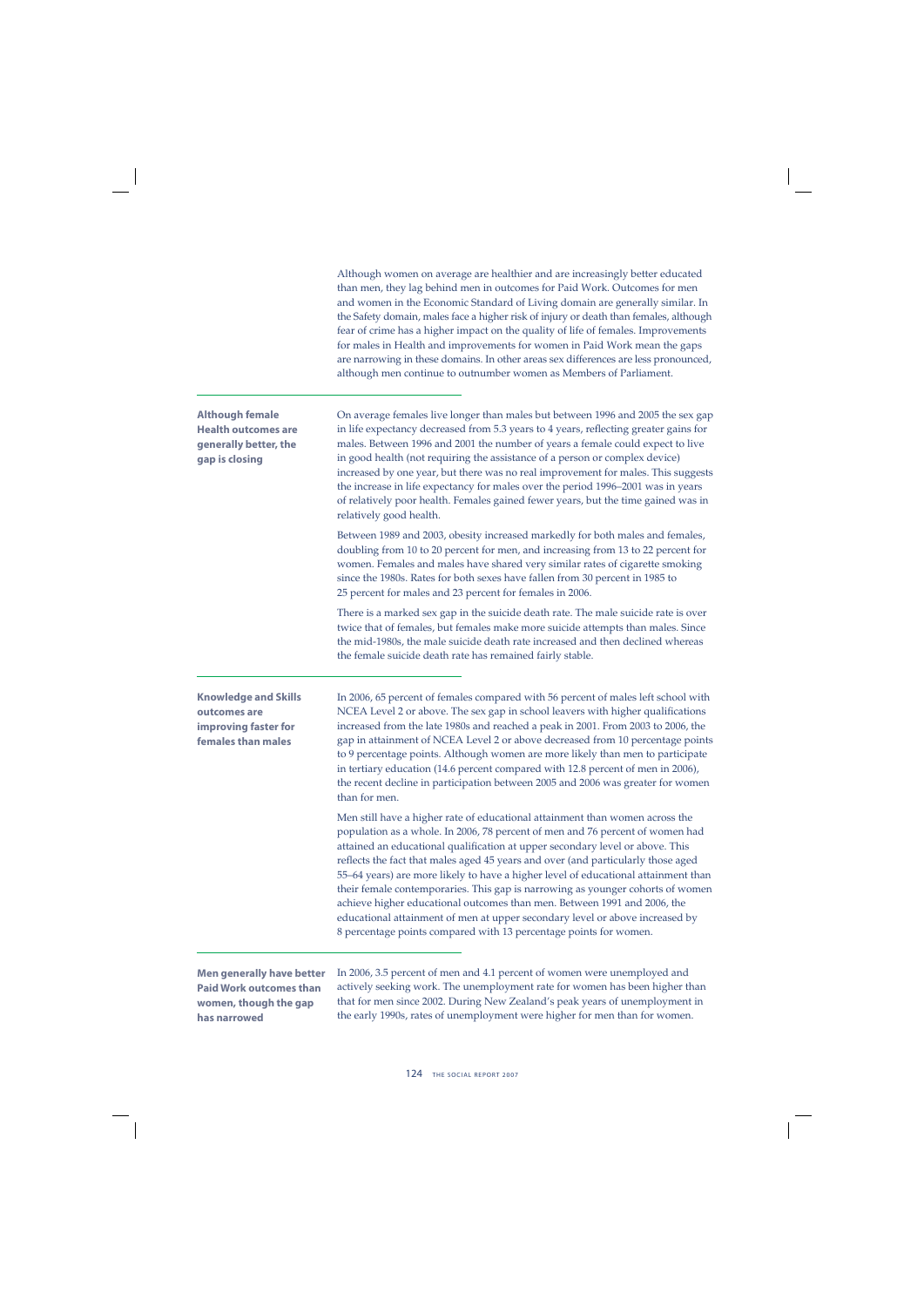|                                                                                                                      | Men are also more likely to be employed than women, although the female<br>employment rate is increasing. In 2006, 82 percent of men aged 15-64 years were<br>employed compared to 68 percent of women. While the employment gap<br>between the sexes is substantial, it has narrowed - from 24 percentage points in<br>1986 to 14 percentage points in 2001, at which point it plateaus.                                                                                                                                                                                                                                                                                                                                                                                                                      |
|----------------------------------------------------------------------------------------------------------------------|----------------------------------------------------------------------------------------------------------------------------------------------------------------------------------------------------------------------------------------------------------------------------------------------------------------------------------------------------------------------------------------------------------------------------------------------------------------------------------------------------------------------------------------------------------------------------------------------------------------------------------------------------------------------------------------------------------------------------------------------------------------------------------------------------------------|
|                                                                                                                      | Men have higher median hourly earnings than women across all ages, although<br>the gap has narrowed over time and is small at younger ages. In 2006, median<br>hourly earnings for males were \$18.13 an hour. Female earnings were \$2.25 an<br>hour lower at \$15.88. The ratio of female to male median hourly earnings<br>fluctuated between 1997 and 2006, but was higher at the end of the period.<br>In 2006, median hourly earnings were about the same for both sexes in the<br>25-29 years age group. Women are concentrated in a narrower range of jobs than<br>men, are under-represented in higher-level positions, and are more likely to be<br>responsible for a greater share of unpaid work and caring responsibilities. These<br>factors in part contribute to lower female hourly earnings. |
|                                                                                                                      | Men are more than twice as likely as women to suffer workplace injuries involving<br>a claim to ACC, but the gap has narrowed. In 2005, there were 170 claims per<br>1,000 full-time equivalents (FTEs) for males compared with 81 per 1,000 FTEs for<br>females. This reflects in part a male predominance in relatively dangerous<br>occupations. Between 2001 and 2005, there was a greater improvement for males<br>in the rate of workplace injuries than for females.                                                                                                                                                                                                                                                                                                                                    |
|                                                                                                                      | Employed men and women have similar rates of satisfaction with work-life<br>balance. Among full-time workers, men are more likely to be satisfied with their<br>work-life balance than women.                                                                                                                                                                                                                                                                                                                                                                                                                                                                                                                                                                                                                  |
| <b>Outcomes for men and</b><br>women in the Economic<br><b>Standard of Living</b><br>domain are generally<br>similar | Since 1986, females have been slightly more likely than males to be living in<br>households with low incomes, reflecting in part the higher proportion of female<br>sole parents, although the gap closed in 2004. Women are also more likely than<br>men to be in lower paid jobs. There is little difference between males and females<br>in housing-related outcomes.                                                                                                                                                                                                                                                                                                                                                                                                                                       |
| There are still considerably<br>more men than women in<br><b>Parliament</b>                                          | Despite improvements from the mid-1980s, women are still considerably under-<br>represented in Parliament. In 1984, under the first-past-the-post electoral system,<br>13 percent of the Members of Parliament were women. This increased sharply to<br>29 percent under the first mixed-member-proportional election in 1996. Following<br>fluctuations in the next three elections, women now make up 32 percent of the<br>121 Members of Parliament. In the 1980s, women were more highly represented<br>in local government than in national government, but this was reversed in the<br>2005 general election. In the 2004 local government elections, 30 percent of<br>elected members were women.                                                                                                       |
| <b>Men are more physically</b><br>active than women                                                                  | Surveys over the last two years by Sport and Recreation New Zealand show men<br>are more likely to be physically active than women.                                                                                                                                                                                                                                                                                                                                                                                                                                                                                                                                                                                                                                                                            |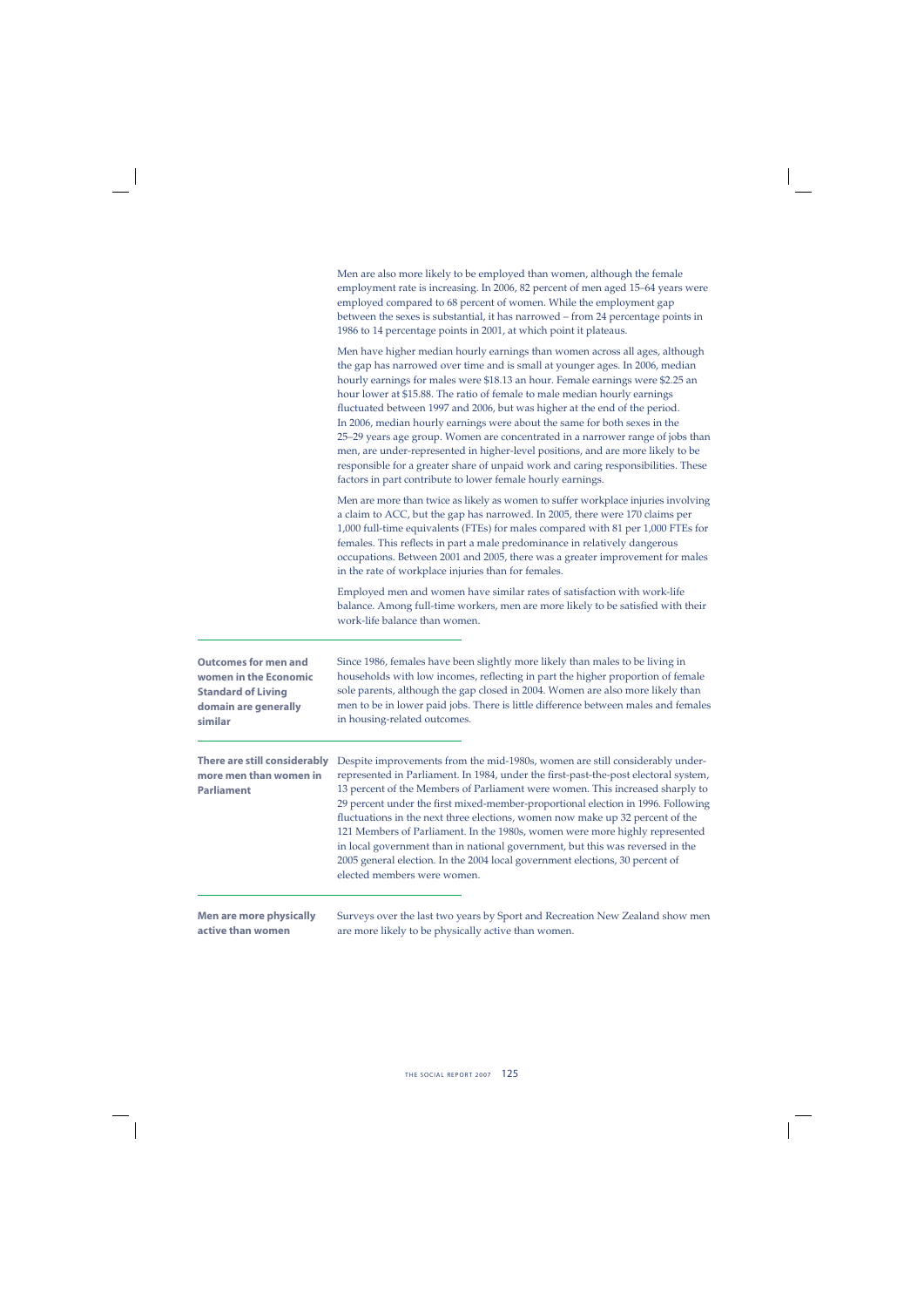| <b>Males face a higher risk</b><br>of injury or death than<br>females although fear<br>of crime has a higher<br>impact on the quality<br>of life of females | Males are more likely than females to die from assault or intentional injury (1.7)<br>deaths per 100,000 males in 2004, compared with the female rate of 0.7 deaths per<br>100,000 females). They are also more likely to be injured or killed in motor vehicle<br>accidents. Although road deaths have declined substantially for both sexes since<br>the mid-1980s, the male road death rate has remained double that for females.<br>The New Zealand Crime and Safety Survey 2006 shows males and females are<br>equally likely to experience some form of criminal victimisation. Although<br>females were twice as likely as males to be the victims of sexual offences, males<br>were more likely to be the victims of confrontational offences by people they did<br>not know. |
|-------------------------------------------------------------------------------------------------------------------------------------------------------------|---------------------------------------------------------------------------------------------------------------------------------------------------------------------------------------------------------------------------------------------------------------------------------------------------------------------------------------------------------------------------------------------------------------------------------------------------------------------------------------------------------------------------------------------------------------------------------------------------------------------------------------------------------------------------------------------------------------------------------------------------------------------------------------|
|                                                                                                                                                             | Despite having the same criminal victimisation rate, females affected by partner<br>violence were the victims of more incidents per person on average than males<br>affected by partner violence. <sup>96</sup> Women were also more likely than men to report<br>that fear of crime impacted on their quality of life.                                                                                                                                                                                                                                                                                                                                                                                                                                                               |
| <b>Social Connectedness</b><br>outcomes are mixed                                                                                                           | Men and women reported a similar level of trust in others in 2006, but women<br>were more likely than men to have felt lonely during the past 12 months.                                                                                                                                                                                                                                                                                                                                                                                                                                                                                                                                                                                                                              |

## **Changes in wellbeing for Māori relative to Europeans**

**Ma-ori have poorer outcomes than Europeans, but the gap is closing in many areas**

Over recent years there have been considerable improvements in outcomes for Mäori across a number of domains, in many cases at a faster rate than for Europeans. Among the improving outcomes for Mäori have been increasing life expectancy, greater participation and attainment in education, declining unemployment and rising incomes. However, in these areas and others the average outcomes for Mäori still tend to be poorer than those for Europeans.

It is important to note the risk of poor outcomes often varies by age. For example, young adults have higher rates of unemployment, suicide death, road casualties and criminal victimisation, and lower incomes than older adults. For ethnic groups with a young age profile, such as Māori and Pacific peoples, this means that poor outcomes relative to those of other ethnic groups may be partly attributable to the different age structures of the groups. This should be kept in mind when comparing outcomes between ethnic groups for indicators where the data has not been age standardised.

Mäori have experienced greater gains in life expectancy than non-Mäori over recent years, but Mäori still have a shorter life expectancy than Europeans. Mäori women have the highest smoking rates of any ethnic group (50 percent) followed by Māori men (40 percent). Since 1990, smoking prevalence has declined by five percentage points for Mäori, the same as for the European/Other ethnic group. Mäori also have a higher suicide death rate than non-Mäori and are more likely to be obese than those in the European/Other ethnic group.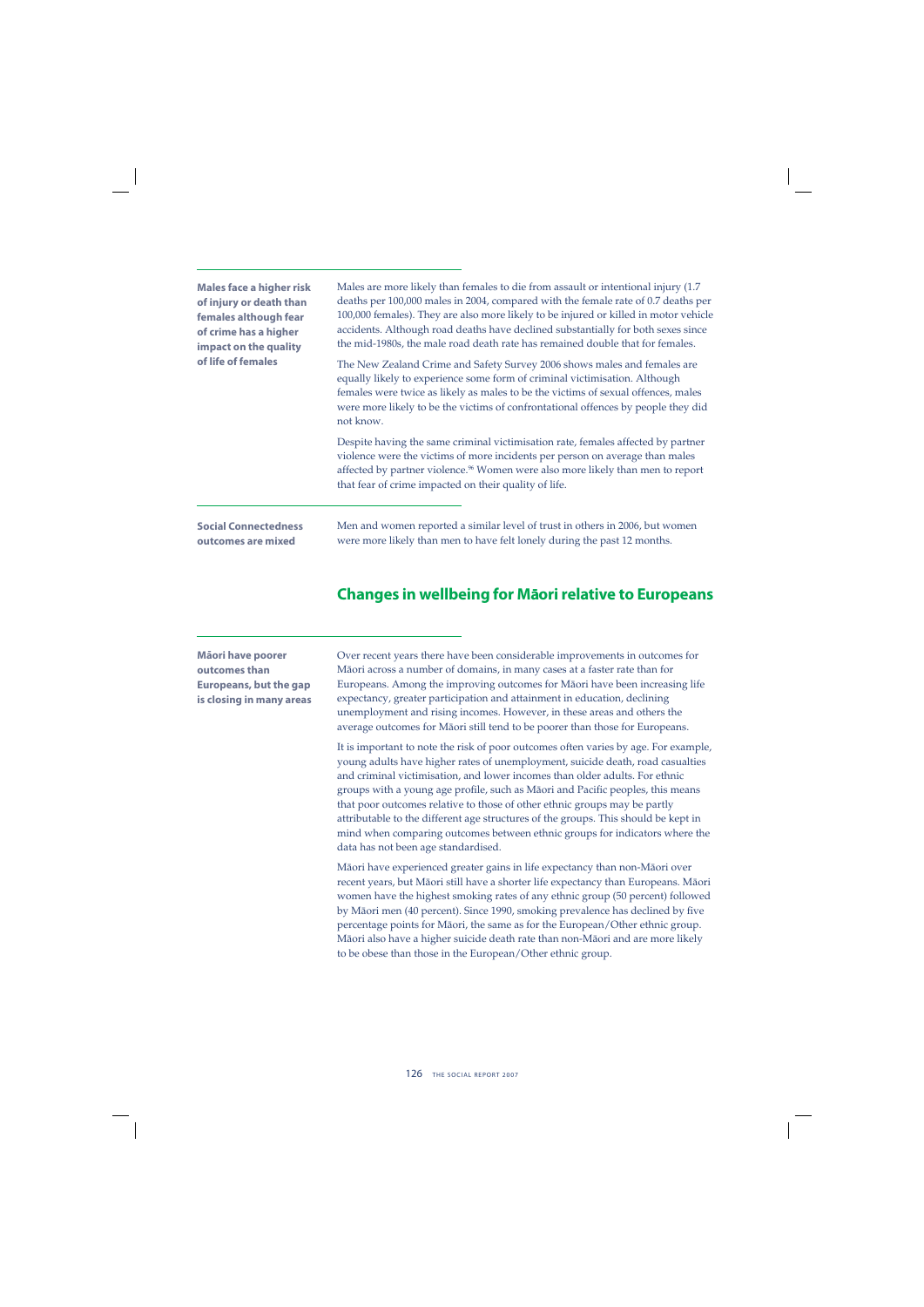Considerable gains in Mäori educational participation over a number of years have narrowed the gaps between Mäori and Europeans in the Knowledge and Skills domain. The participation rate of Mäori children in early childhood education grew faster than that for European children from 2000–2004, but it levelled off in 2005 and 2006 at 90 percent, compared with a participation rate for European children of 98 percent. Māori attainment of higher school qualifications in 2006 (37 percent) was considerably lower than for Europeans (65 percent). There have also been considerable increases in Mäori participation in tertiary education and in 2006 the rate of Mäori participation at tertiary level was the highest of all the major ethnic groups at 20 percent. However, in the core tertiary education age group of 18–24 years the Mäori participation rate was lower than that of Europeans. As a result of increasing tertiary participation, the proportion of Māori holding a qualification at bachelor's degree level or above has also increased over the last 10 years.

The Mäori unemployment rate halved between 1995 and 2006, and is now the lowest since the Household Labour Force Survey began. The gap between the unemployment rates of Mäori and Europeans narrowed from 12 percentage points to 5 percentage points over that period. The employment rate for Mäori has been increasing at a faster rate than that for Europeans since the early 1990s, although at 65 percent in 2006 it remains well below the European rate of 80 percent. The ratio of Māori to European median hourly earnings fluctuated between 1997 and 2006, and was slightly higher at the end of the period although it dropped from 2005 to 2006.

Workplace injury claim rates are higher for Mäori than those for other ethnic groups (182 per 1,000 FTEs compared with 119 per 1,000 FTEs for Europeans in 2005). The higher claim rate for Māori is likely to reflect their relatively greater concentration in high-risk industries and occupations.

The proportion of Mäori living in households with low incomes has fallen in recent years. After rising from 11 percent in 1982 to 41 percent in 1994, the figure dropped to 22 percent in 2004, narrowing the gap between outcomes for Mäori and Europeans living in low income households.

On average, Mäori have worse outcomes in the Safety domain. Mäori are about twice as likely as other ethnic groups to die in motor vehicle accidents, and considerably more likely than non-Mäori to die as a result of assault or intentional injury. In the five years to 2004, the rate of death from assault or intentional injury for Mäori children under 15 years was 1.4 per 100,000 children, compared with 0.6 per 100,000 for non-Mäori. Mäori adults are also more likely to be victims of crime (47 percent compared with 37 percent for Europeans). While 36 percent of Europeans reported that crime affected their quality of life, 47 percent of Mäori reported this.

The number of speakers of te reo Mäori increased by 1,100 between 2001 and 2006. The 2006 Census shows a slight decrease in the proportion of Mäori who speak Mäori since 2001, while the 2006 Survey on the Health of the Mäori Language shows an increase over this same period. It is not clear whether the proportion of Mäori who speak Mäori has declined slightly or increased.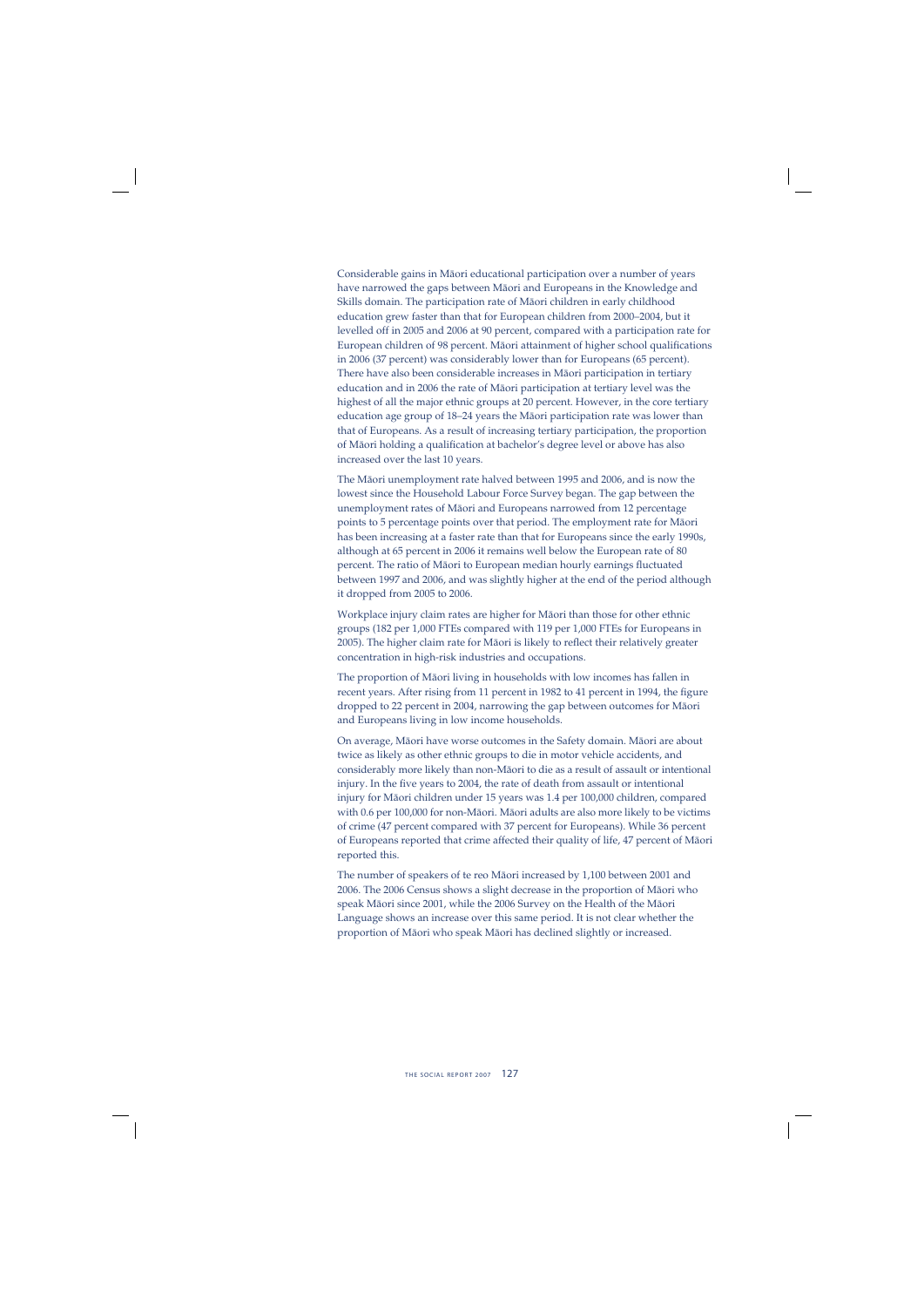



#### **Interpreting "Social wellbeing for Māori, relative to Europeans"**

The circle  $\bigcirc$  represents average outcomes for Europeans. The spokes — **Parthle** represent average outcomes for Māori. Where a spoke falls outside the circle, the outcome for Māori is better than for Europeans. The further the spoke is from the circle, the better the outcome for Māori relative to Europeans. Where a spoke falls inside the circle, the outcome for Māori is worse than for Europeans. There are, however, some important limitations on this style of presentation.

In particular, we cannot directly compare the size of changes for different indicators. Where possible, the data represents three-yearly averages. Most of the data is from 2004–2006 except for: life expectancy (2000–2002), obesity (2003), suicide (2002–2004), participation in cultural and arts activities (2002), assault mortality (2002–2004), road deaths (2002–2004) and contact with parents (2001).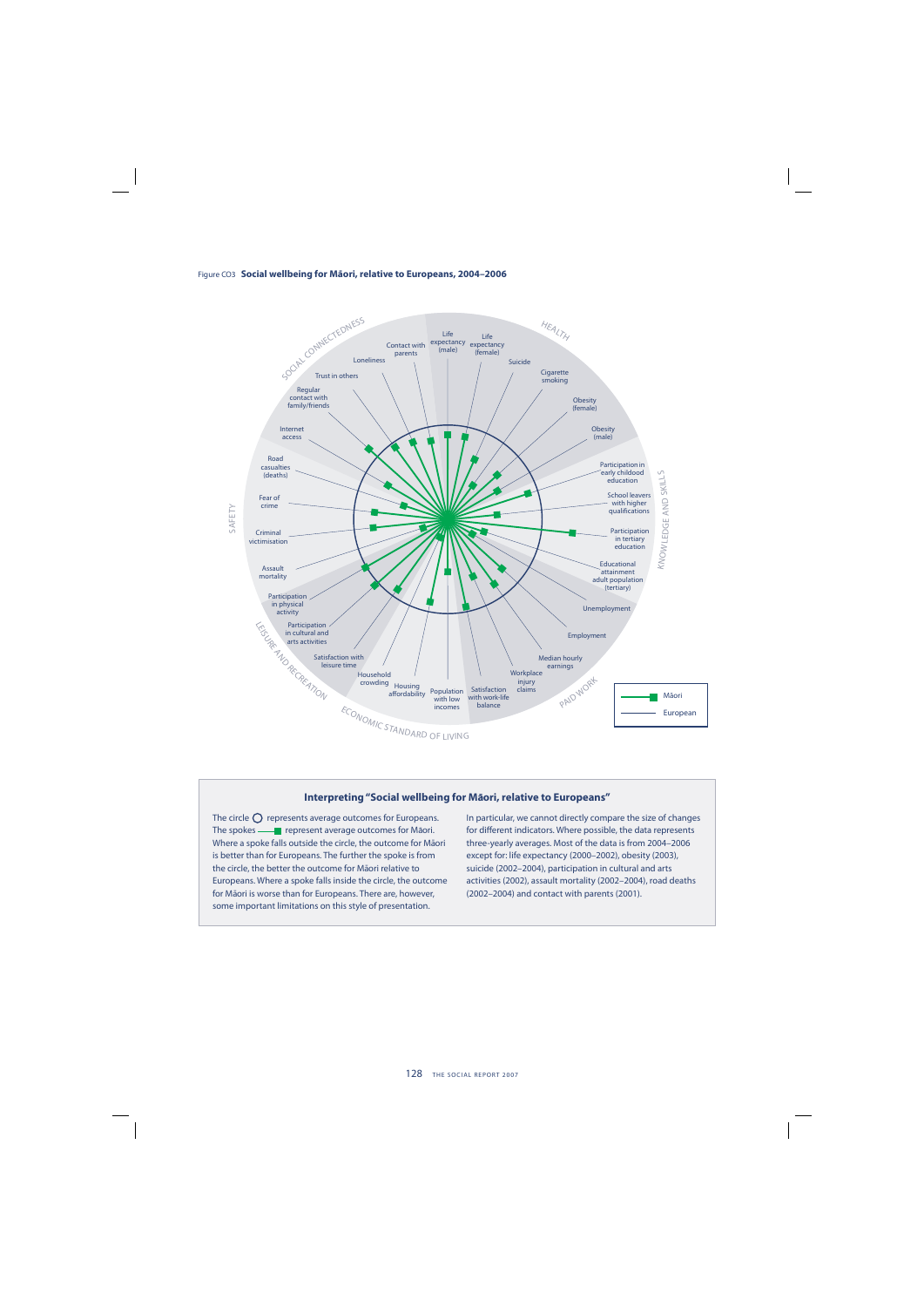## **Changes in wellbeing for Pacific peoples relative to Europeans**

**Although outcomes are improving for Pacific peoples, they are still comparatively poor in a number of areas**

Like Māori, Pacific peoples have also experienced improving outcomes in a number of areas including education, employment and living standards. However, some indicators show a slowing of earlier improvements and considerable gaps remain between the outcomes of Pacific peoples and those of Europeans.

Pacific peoples were more likely to smoke cigarettes in 2006 (37 percent) than Europeans/Others (21 percent) and Asians (12 percent), but were less likely to do so than Māori (45 percent). Pacific peoples have the highest prevalence of obesity of any ethnic group.

Knowledge and Skills outcomes for Pacific peoples have generally improved over the long term but recent changes are more mixed. As was the case with Mäori, the participation rate of Pacific children in early childhood education increased faster than the rate for European children between 2000 and 2004, but participation rates declined slightly over the next two years. Pacific children have the lowest rate of attendance of any ethnic group. Pacific peoples' attainment of higher school qualifications in 2006 (50 percent) was lower than for Europeans (65 percent).

The increase in the proportion of Pacific adults with qualifications at upper secondary level or above between 1996 and 2003 was the largest of any ethnic group, but between 2003 and 2006 the proportion declined. The proportion of Pacific adults who hold a qualification at bachelor's degree level or above has increased since 1996.

The unemployment rate for Pacific peoples, like that of Māori, has fallen markedly over recent years. In 2006, Pacific peoples had an unemployment rate of 6.4 percent – lower than the Mäori rate but higher than that for Europeans. Unemployment peaked at 28.0 percent in 1991 for Pacific peoples, the highest rate for any ethnic group, and 20.1 percentage points higher than the European unemployment rate. In 2006, this gap had reduced to 3.7 percentage points. Pacific unemployment reached a record low of 6.1 percent in 2005. Employment rates for Pacific peoples fell steeply from 68.4 percent in 1986 to 45.6 percent in 1991. They have recovered strongly since then. However, with an employment rate of 61.6 percent in 2006, Pacific peoples are still less likely to be employed than they were in 1986.

The ratio of Pacific peoples' median hourly earnings to Europeans' earnings has fluctuated over the past nine years. The ratio is now slightly higher than it was in 1997.

The proportion of Pacific peoples living in households with low incomes has fallen markedly in recent years. After rising from 13 percent in 1982 to 44 percent in 1994, it dropped to 29 percent in 2004. The proportion of Pacific families spending more than 30 percent of their income on housing costs has been higher than that for European or Mäori families over the past decade to 2004, but the gap narrowed between 2001 and 2004. Pacific peoples are far more likely to live in crowded households than other ethnic groups. The level of household crowding improved for Pacific peoples between 1986 and 2006.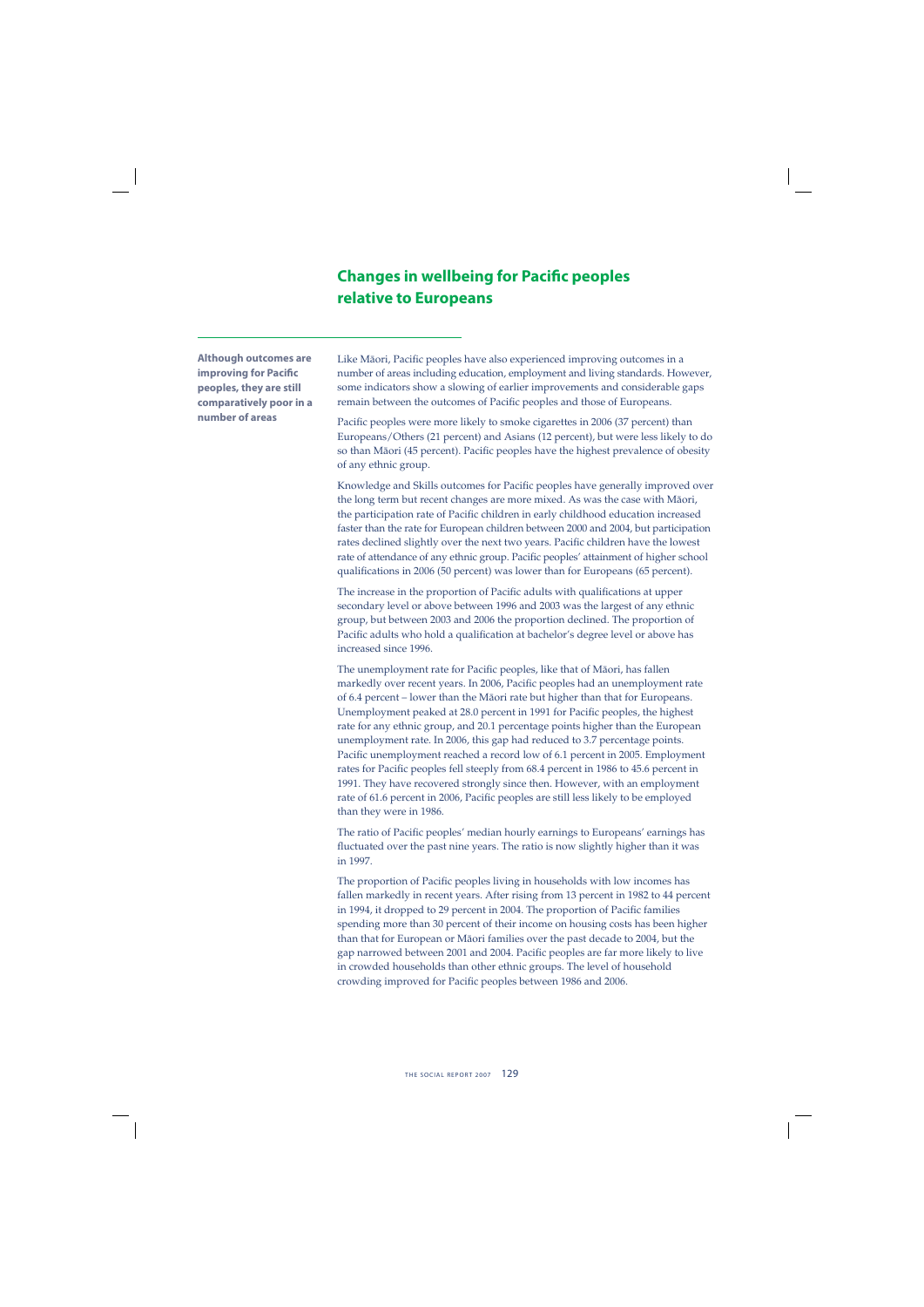In 2005, 47 percent of Pacific peoples were victims of crime compared with 37 percent of Europeans. Pacific peoples were also more likely than Europeans to report that fear of crime had an impact on their quality of life.



#### Figure CO4 **Social wellbeing for Pacific peoples, relative to Europeans, 2004–2006**

#### **Interpreting "Social wellbeing for Pacific peoples, relative to Europeans"**

The circle  $\bigcirc$  represents average outcomes for Europeans. The spokes **-** represent average outcomes for Pacific peoples. Where a spoke falls outside the circle, the outcome for Pacific peoples is better than for Europeans. The further the spoke is from the circle, the better the outcome for Pacific peoples relative to Europeans. Where a spoke falls inside the circle, the outcome for Pacific peoples is worse than for Europeans. There are, however, some important

limitations on this style of presentation. In particular, we cannot directly compare the size of changes for different indicators. Where possible, the data represents three-yearly averages. Most of the data is from 2004–2006 except for: obesity (2003), participation in cultural and arts activities (2002), assault mortality (2002–2004), road deaths (2002–2004) and contact with parents (2001).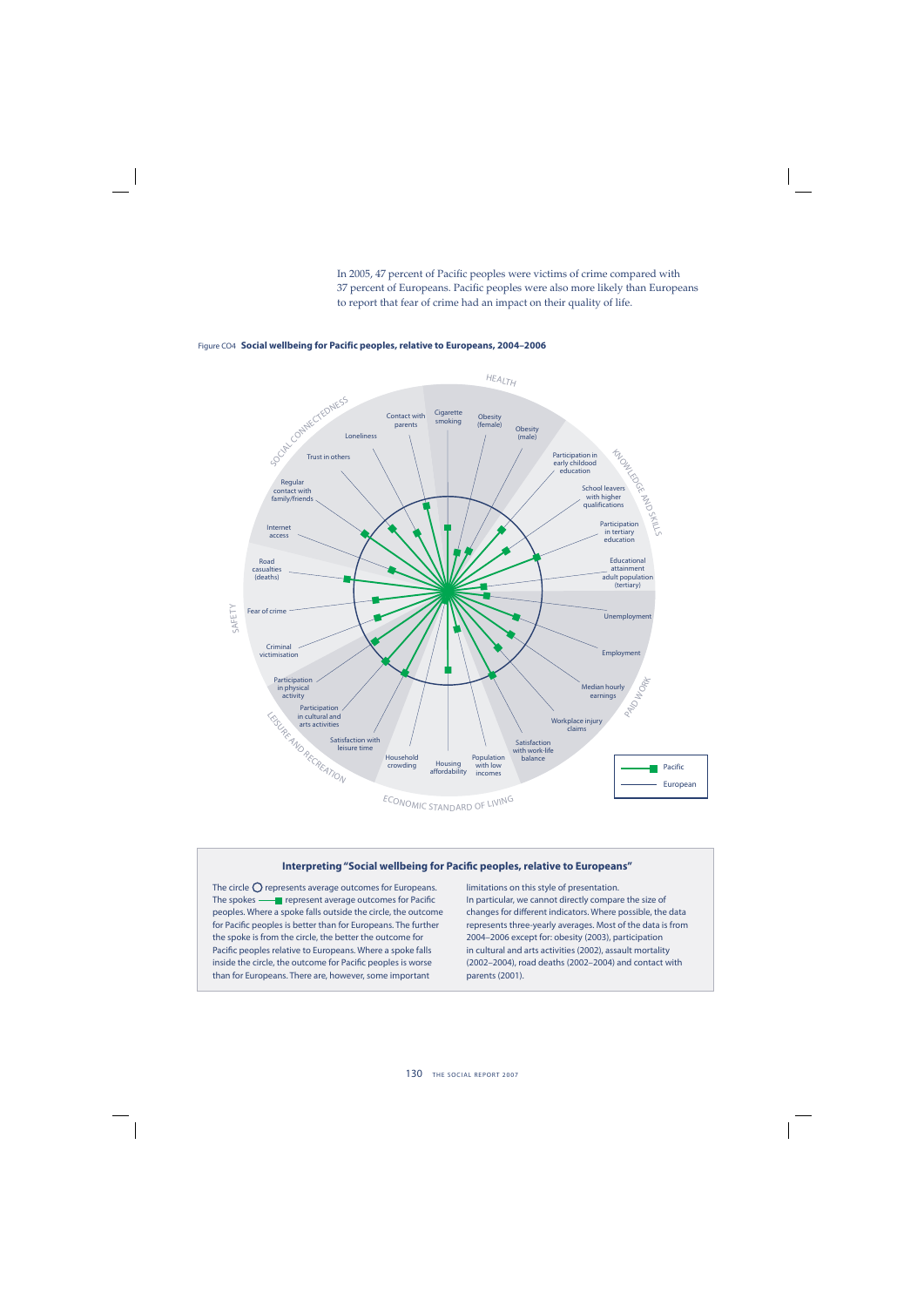### **Other ethnicities**

**Outcomes for ethnic groups other than European, Mäori and Pacific peoples are mixed**  Indicators for ethnic groups other than European, Māori and Pacific peoples are limited. Some surveys used in this report provide separate data on Asians and on those people of other ethnicities. In other cases, data on Asians and on those of other ethnicities are combined. This, along with the diverse make-up of the Other category, probably contributes to the mixed outcomes evident for this group.

After European children, Asian children are the most likely to have attended an early childhood service before attending primary school, followed by children of the Other ethnic group. The rate of attendance for Asian children and children of the Other ethnic group grew faster than the rate for European children between 2000 and 2006. The Asian group has the highest level of school leavers with higher school qualifications, followed by Europeans. Adults from the Other (including Asian) ethnic group are the most likely to have at least upper secondary qualifications and to have tertiary qualifications at bachelor's degree level or above.

The Other (including Asian) ethnic group has the second lowest rate of unemployment, behind Europeans (6.2 percent compared with 2.7 percent for Europeans in 2006). The unemployment rate of this group has been consistently below the unemployment rates of Māori and Pacific peoples since 1986. Between the mid-1990s and 2005, partly through the inclusion of international students studying in New Zealand, the Other ethnic group had the lowest rate of employment of any ethnic group. In 2006, the employment rate of the Other ethnic group was higher than that for Pacific peoples. Median hourly earnings for the Other ethnic group have consistently been second highest, behind European median hourly earnings over the period since 1997. However, employees from the Other ethnic group experienced the lowest percentage increase (4 percent) in real median hourly earnings from wage and salary jobs over the nine years to **June 2006.** 

The proportion of Other (including Asian) ethnic families with low incomes increased from 8 percent in 1982 to a peak of 54 percent in 1998. It decreased to 38 percent in 2004, but was the highest of any ethnic group. Households with an adult of Other ethnicity were more likely to spend more than 30 percent of their income on housing costs than any other group, and to experience an increase in the proportion with housing costs greater than 30 percent between 2001 and 2004 (from 36 percent to 42 percent). After Pacific peoples and Māori, those in the Other (excluding Asian) ethnic group were the most likely to be living in a crowded household, followed by Asians. The Other ethnic group was the only ethnic group to have an increased incidence of crowding between 1991 and 2001.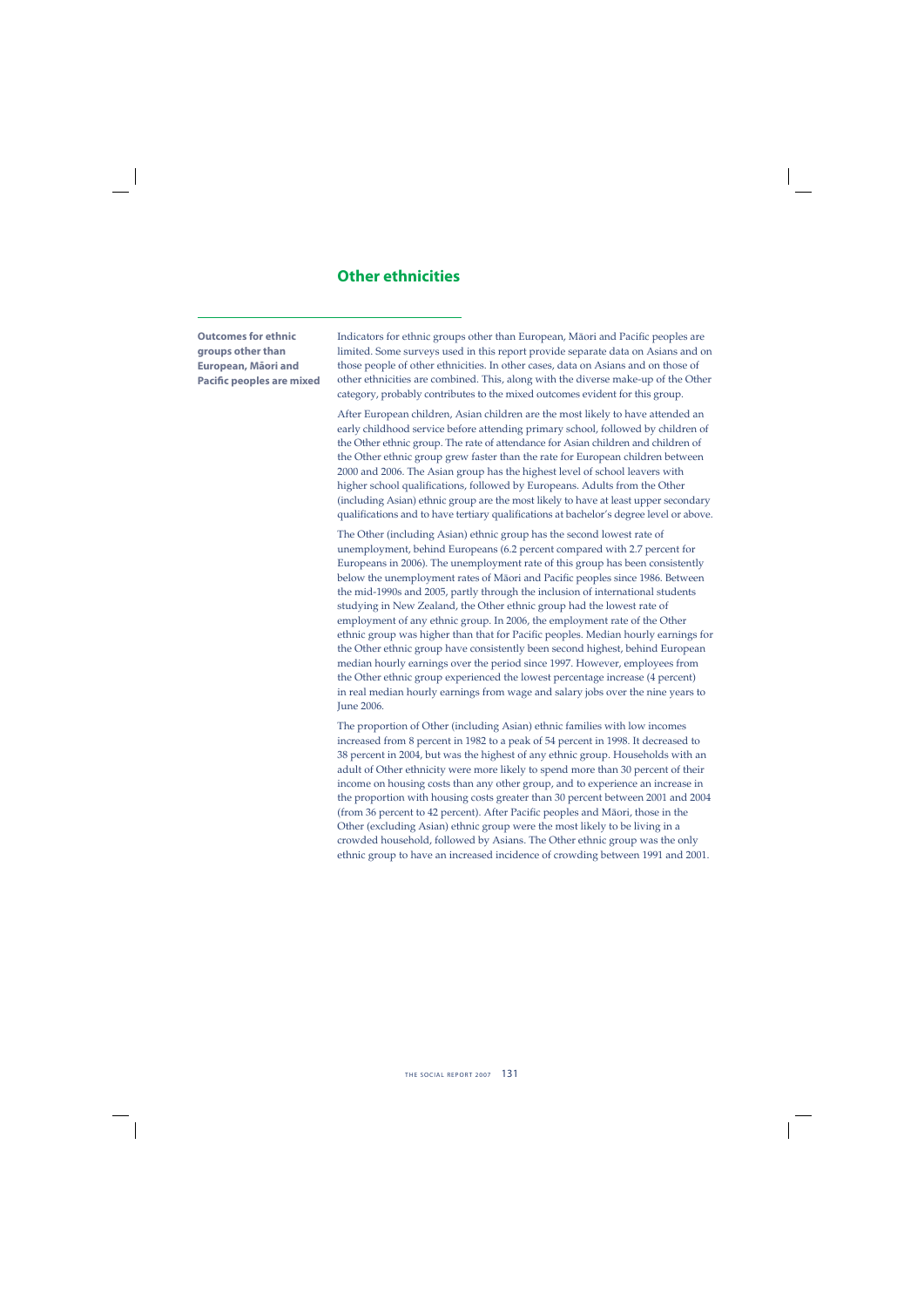## **Summary of indicators**

| <b>Indicators</b>                                        | <b>Current level of updated</b><br>indicators (most recent year)<br>and the change from the<br>previous result<br>$\odot$ better<br>$\odot$ same<br>$\bigcirc$ not updated<br>ි worse<br>$\ominus$ not comparable               | Longer term change                                        | <b>Variation within the</b><br>population                                                                                                              | <b>Comparison with</b><br>the OECD                                                                               |
|----------------------------------------------------------|---------------------------------------------------------------------------------------------------------------------------------------------------------------------------------------------------------------------------------|-----------------------------------------------------------|--------------------------------------------------------------------------------------------------------------------------------------------------------|------------------------------------------------------------------------------------------------------------------|
| <b>HEALTH</b>                                            |                                                                                                                                                                                                                                 |                                                           |                                                                                                                                                        |                                                                                                                  |
| <b>Health expectancy</b>                                 | $\oslash$ Males 64.8 years<br>Females 68.5 years (2001)                                                                                                                                                                         | Improved for females                                      | Lower for males and Maori                                                                                                                              | No comparison<br>available                                                                                       |
| Life expectancy                                          | C Males 77.9 years<br>Females 81.9 years<br>$(2004 - 2006)$                                                                                                                                                                     | Improved, faster for males<br>than females                | Lower for males, Māori and<br>those living in deprived areas                                                                                           | Average for both<br>males and females                                                                            |
| Suicide                                                  | $\odot$ 13.1 deaths per 100,000<br>(three-year moving average<br>age-standardised rate for all<br>ages, 2002-2004)<br>Youth 15-24 years, 17.7 deaths<br>per 100,000 (three-year<br>moving average 2002-2004)                    | Improved since 1998                                       | Suicide deaths higher for<br>males, youth, young adults<br>and Māori; attempted suicide<br>higher for females                                          | Average for all ages,<br>poor for youth                                                                          |
| Cigarette smoking                                        | 24 percent of population<br>aged 15-64 years (age-<br>standardised rate 2006)                                                                                                                                                   | Improved to 1991, steady<br>since                         | Higher rates among young<br>people, Māori, Pacific<br>peoples and those living<br>in deprived areas                                                    | Good for males,<br>poor for females                                                                              |
| <b>Obesity</b>                                           | $\bigcirc$ 21 percent of population<br>15+ years (2003)<br>10 percent of children<br>5-14 years (2002)                                                                                                                          | Prevalence of obesity<br>doubled between 1989<br>and 2003 | Higher for Pacific peoples,<br>Māori, and females in<br>deprived areas                                                                                 | Poor                                                                                                             |
| <b>KNOWLEDGE AND SKILLS</b>                              |                                                                                                                                                                                                                                 |                                                           |                                                                                                                                                        |                                                                                                                  |
| Participation in early<br>childhood education            | "Apparent" participation rate:<br>97 percent for 3 year olds and<br>103 percent for 4 year olds<br>(2006)                                                                                                                       | Improved                                                  | Māori and Pacific rates lower<br>than European                                                                                                         | No robust<br>comparison<br>available                                                                             |
| <b>School leavers with</b><br>higher qualifications      | © 60 percent of school leavers<br>with NCEA Level 2 or above<br>(2006)                                                                                                                                                          | No comparable trend<br>available                          | Proportions lower for males,<br>Māori and Pacific school<br>leavers                                                                                    | No comparison<br>available                                                                                       |
| Participation in tertiary<br>education                   | $\odot$ 13.7 percent of population<br>aged 15 years and over<br>enrolled in tertiary education<br>institutions (2006)                                                                                                           | Improved                                                  | Lower rates for males, higher<br>for Māori at ages under 18<br>and over 25                                                                             | No direct comparison<br>available for total<br>population aged 15<br>years and over, good<br>for 20-29 year olds |
| <b>Educational attainment</b><br>of the adult population | → 77 percent of the population<br>aged 25-64 years with at<br>least an upper secondary<br>qualification (2006)<br>20 percent of the population<br>aged 25-64 years with<br>tertiary (bachelor degree+)<br>qualifications (2006) | Improved                                                  | Proportions lower for older<br>people, women, Māori and<br>Pacific peoples; Other adults<br>had the highest proportion<br>with tertiary qualifications | Good for upper<br>secondary and<br>average for tertiary                                                          |
| <b>PAID WORK</b>                                         |                                                                                                                                                                                                                                 |                                                           |                                                                                                                                                        |                                                                                                                  |
| Unemployment                                             | $\odot$ 3.8 percent of the labour<br>force (2006)                                                                                                                                                                               | Improved since 1998, almost<br>to mid-1980s levels        | Higher rates for young people,<br>Māori, Pacific peoples and<br>Other ethnic groups                                                                    | Very good                                                                                                        |
| Employment                                               | $\circled{2}$ 75.2 percent of the<br>population aged 15-64 years<br>(2006)                                                                                                                                                      | Improved since 1998 to<br>above mid-1980s levels          | Lower rates for young<br>people, women, Māori,<br>Pacific peoples and Other<br>ethnic groups                                                           | Very good                                                                                                        |
| Median hourly earnings                                   | $\odot$ \$17.00 per hour for wage and<br>salary earners (\$18.13 for<br>males; \$15.88 for females)<br>(2006)                                                                                                                   | Improved                                                  | Lower for Māori, Pacific<br>peoples, youth and females<br>over 30                                                                                      | No comparison<br>available                                                                                       |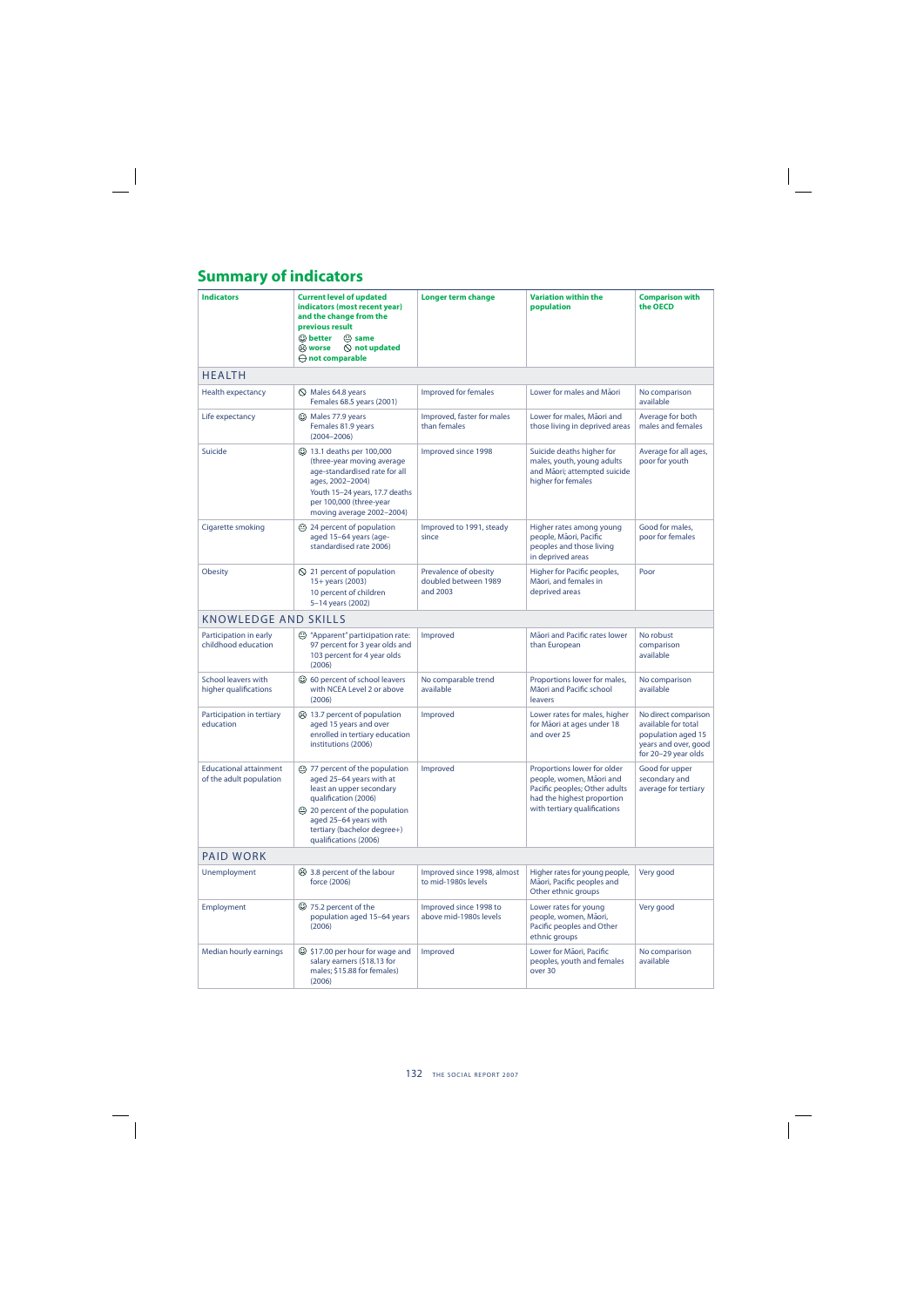| <b>Indicators</b>                                                                    | <b>Current level of updated</b><br>indicators (most recent year)<br>and the change from the<br>previous result<br>$\mathbf{\odot}$ better<br>$\odot$ same<br>$\oslash$ not updated<br>ි worse<br>$\ominus$ not comparable | Longer term change       | <b>Variation within the</b><br>population                                                                                                    | <b>Comparison with</b><br>the OECD                          |
|--------------------------------------------------------------------------------------|---------------------------------------------------------------------------------------------------------------------------------------------------------------------------------------------------------------------------|--------------------------|----------------------------------------------------------------------------------------------------------------------------------------------|-------------------------------------------------------------|
| PAID WORK CONT.                                                                      |                                                                                                                                                                                                                           |                          |                                                                                                                                              |                                                             |
| Workplace injury claims                                                              | 132 claims per 1,000 full-time<br>equivalent employees (2005<br>- provisional)                                                                                                                                            | Improvement since 2001   | Higher rates for men,<br>Māori and Pacific peoples                                                                                           | No comparison<br>available                                  |
| Satisfaction with<br>work-life balance                                               | $\ominus$ 75 percent of employed people<br>say they are satisfied with their<br>work-life balance (2006)                                                                                                                  | Data not comparable      | Māori and people aged 25-49<br>are less likely to be satisfied<br>with their work-life balance                                               | No comparison<br>available                                  |
|                                                                                      | <b>ECONOMIC STANDARD OF LIVING</b>                                                                                                                                                                                        |                          |                                                                                                                                              |                                                             |
| Market income<br>per person                                                          | $\circled{e}$ RGNDI of \$29,037 per capita<br>(in constant 1995/1996<br>dollars) (2007)                                                                                                                                   | Improved                 | Not measured                                                                                                                                 | Poor                                                        |
| Income inequality                                                                    | $\circled{S}$ The equivalised disposable<br>income of a household at the<br>80th percentile was 2.8 times<br>larger than the income of a<br>household at the 20th<br>percentile (2004)                                    | Worsened slightly        | Not relevant                                                                                                                                 | <b>Higher inequality</b><br>than OECD median<br>around 2000 |
| Population with<br>low incomes                                                       | $\Diamond$ 17 percent of population lives<br>in households with incomes<br>below 60 percent of the<br>median (2004)                                                                                                       | Improved since mid-1990s | Higher rates among children,<br>large families, sole-parent<br>families, Māori, Pacific<br>peoples and Other ethnic<br>groups                | Average                                                     |
| Housing affordability                                                                | $\bigcirc$ 22 percent of households<br>spend more than 30 percent<br>of income on housing (2004)                                                                                                                          | Improved since 1998      | Higher proportions among<br>low-income households,<br>Māori, Pacific peoples or<br>Other ethnic groups                                       | No comparison<br>available                                  |
| Household crowding                                                                   | $\bigcirc$ 10 percent of individuals live<br>in households requiring one<br>or more additional bedrooms<br>(2006)                                                                                                         | Improved                 | More common among<br>families with young children,<br>youth, people in rental<br>housing, Māori and Pacific<br>peoples and in South Auckland | No comparison<br>available                                  |
| CIVIL AND POLITICAL RIGHTS                                                           |                                                                                                                                                                                                                           |                          |                                                                                                                                              |                                                             |
| Voter turnout<br>(general elections)<br>Voter turnout<br>(local authority elections) | $\Diamond$ 77 percent of the population<br>eligible to vote (2005)<br>$\Diamond$ Local authority elections<br>46 percent (2004)                                                                                           | Fallen<br>Fallen         | Non-voters more likely to be<br>on lower incomes, younger<br>people, Mãori or Pacific<br>peoples                                             | Above average for<br>general election                       |
| Representation of<br>women in government                                             | $\bigcirc$ 32 percent of seats in Parliament   Improved<br>(2005 general election)<br>$\oslash$ 30 percent of elected members<br>(2004 local authority elections)                                                         | Deteriorated slightly    | Not relevant                                                                                                                                 | Very good for<br>central government                         |
| Perceived discrimination                                                             | $\Diamond$ Asians most common group<br>perceived to be subject to<br>discrimination (2006)                                                                                                                                | Improved                 | Since 2001, perceptions of<br>discrimination lower for all<br>groups except recent<br>immigrants                                             | No comparison<br>available                                  |
| Perceived corruption                                                                 | ⊙ New Zealand ranked first<br>equal as least corrupt nation<br>with a Corruption Perceptions<br>Index score of 9.6 (2006)                                                                                                 | <b>Steady</b>            | Not relevant                                                                                                                                 | Very good                                                   |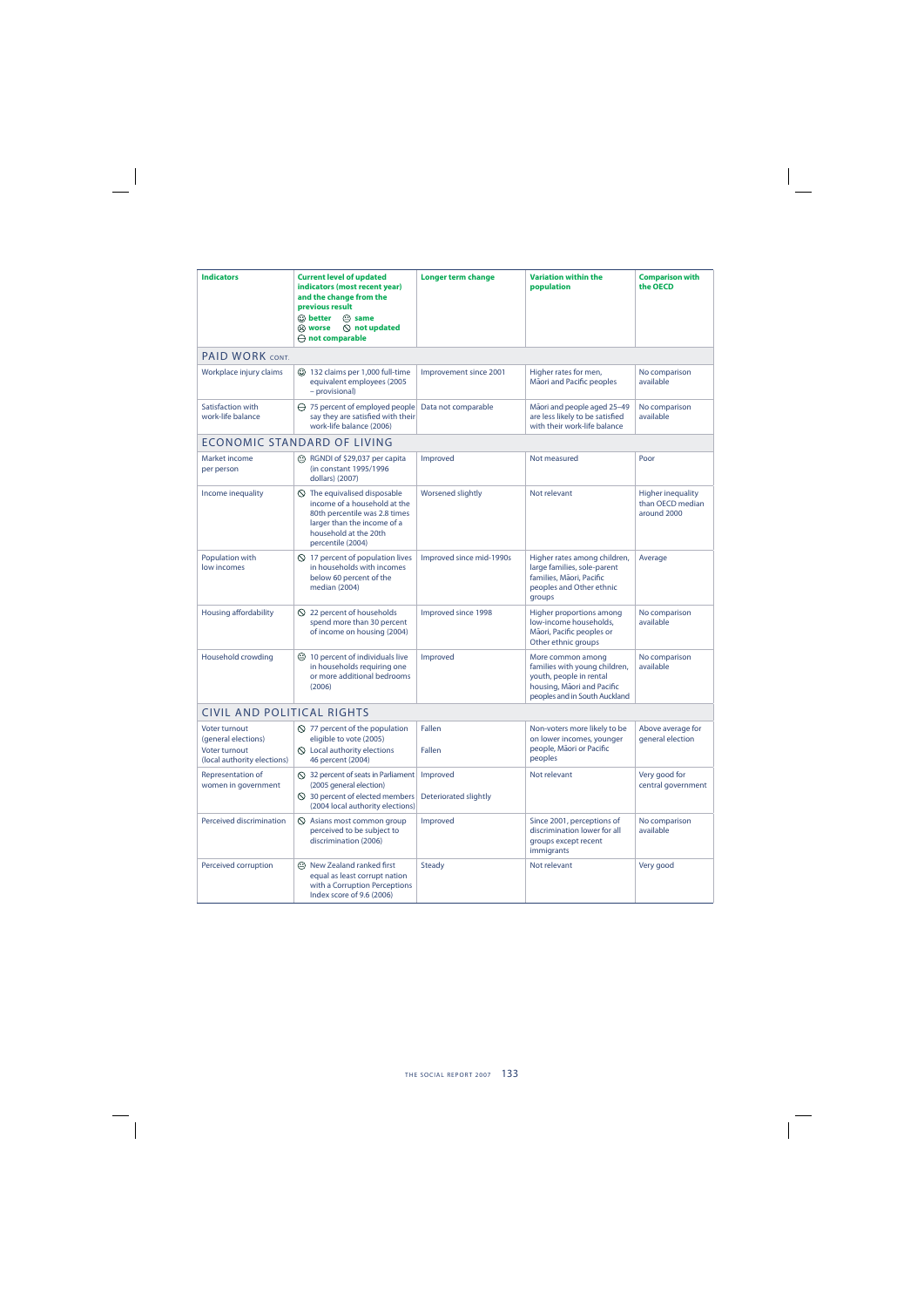| <b>Indicators</b>                                                | <b>Current level of updated</b><br>indicators (most recent year)<br>and the change from the<br>previous result<br>$\mathbb{\odot}$ better<br>$\odot$ same<br>$\oslash$ not updated<br>ඹ worse<br>$\ominus$ not comparable | <b>Longer term change</b>              | <b>Variation within the</b><br>population                                                                 | <b>Comparison with</b><br>the OECD                       |  |
|------------------------------------------------------------------|---------------------------------------------------------------------------------------------------------------------------------------------------------------------------------------------------------------------------|----------------------------------------|-----------------------------------------------------------------------------------------------------------|----------------------------------------------------------|--|
| <b>CULTURAL IDENTITY</b>                                         |                                                                                                                                                                                                                           |                                        |                                                                                                           |                                                          |  |
| Local content<br>programming on<br><b>New Zealand television</b> | ⊙ 43 percent of the prime-time<br>schedule (2006)                                                                                                                                                                         | Improved                               | Not relevant                                                                                              | <b>Below average</b>                                     |  |
| Māori language speakers                                          | 24 percent of Maori report<br>ability to converse in Māori<br>(2006)                                                                                                                                                      | Slightly lower in 2006 than<br>in 1996 | Speakers more likely to be<br>older                                                                       | Not relevant                                             |  |
| Language retention                                               | $\Diamond$ Varied from 17 percent of<br>Cook Islands Māori to 81<br>percent of Koreans (2001)                                                                                                                             | No trend available                     | Not relevant                                                                                              | No comparison<br>available                               |  |
| LEISURE AND RECREATION                                           |                                                                                                                                                                                                                           |                                        |                                                                                                           |                                                          |  |
| Satisfaction with leisure<br>time                                | $\ominus$ 73 percent of the population<br>are satisfied overall with their<br>leisure time (2006)                                                                                                                         | No trend available                     | Those aged 25-49 years<br>report lower satisfaction<br>rates                                              | No comparison<br>available                               |  |
| Participation in physical<br>activity                            | <sup>2</sup> 72 percent of adults 15 years<br>and over were physically<br>active (2006)                                                                                                                                   | <b>Steady</b>                          | Women and older people<br>were less likely to be<br>physically active than men<br>and young people        | No comparison<br>available                               |  |
| Participation in cultural<br>and arts activities                 | $\bigcirc$ 93 percent of adult population<br>took part in cultural activities<br>(2001/2002)                                                                                                                              | No trend available                     | Higher participation rates<br>among young people                                                          | No comparison<br>available                               |  |
| PHYSICAL ENVIRONMENT                                             |                                                                                                                                                                                                                           |                                        |                                                                                                           |                                                          |  |
| Air quality                                                      | Auckland below guideline                                                                                                                                                                                                  | <b>Fluctuating</b>                     | Not reported                                                                                              | No comparison                                            |  |
|                                                                  | (2006)<br><sup>5</sup> Hamilton below guideline<br>(2006)                                                                                                                                                                 | <b>Steady</b>                          |                                                                                                           | available                                                |  |
|                                                                  | <b>ⓒ</b> Wellington below guideline<br>(2006)                                                                                                                                                                             | Improved                               |                                                                                                           |                                                          |  |
|                                                                  | heristchurch above quideline<br>(2006)                                                                                                                                                                                    | Improved                               |                                                                                                           |                                                          |  |
|                                                                  | (3) Dunedin above quideline<br>(2006)                                                                                                                                                                                     | <b>Fluctuating</b>                     |                                                                                                           |                                                          |  |
| Drinking water quality                                           | C E. coli compliance 76 percent<br>(2005)                                                                                                                                                                                 | Improved                               | Not reported                                                                                              | No comparison<br>available                               |  |
|                                                                  | <b>c</b> Cryptosporidium compliance<br>61 percent (2005)                                                                                                                                                                  | Improved                               | Not reported                                                                                              | No comparison<br>available                               |  |
| <b>SAFETY</b>                                                    |                                                                                                                                                                                                                           |                                        |                                                                                                           |                                                          |  |
| <b>Assault mortality</b>                                         | (C) All ages: Age-standardised<br>rate of 1.2 deaths per 100,000<br>people (2004)<br>Children under 15: five-year<br>average annual rate of 0.8 per<br>100,000 (2000-2004)                                                | Improved since early 1990s             | Highest among males,<br>people aged 15-24 and<br>Māori                                                    | Below average for<br>males, above<br>average for females |  |
| Criminal victimisation                                           | $\ominus$ 39 percent of population<br>aged 15 and over were victims<br>of criminal offending, either<br>as individuals or members of<br>households (2005)                                                                 | No trend available                     | Younger adults, Māori and<br>Pacific peoples more likely to<br>have been a victim of crime                | No reliable<br>comparison<br>available                   |  |
| Fear of crime                                                    | $\ominus$ 40 percent of adults said that<br>fear of crime had a moderate<br>or high impact on their<br>quality of life (2005)                                                                                             | No trend available                     | Fear higher among females,<br>Māori, Pacific peoples and<br>those in socio-economically<br>deprived areas | No comparison<br>available                               |  |
| Road casualties                                                  | <b>3.4 deaths per 100,000</b><br>population (2006)<br>(3) 367 injuries per 100,000<br>population (2006)                                                                                                                   | Improved<br>Improved since mid-1980s   | High rates among men,<br>young people, Māori and<br>those aged 65 and over                                | Average for road<br>deaths                               |  |